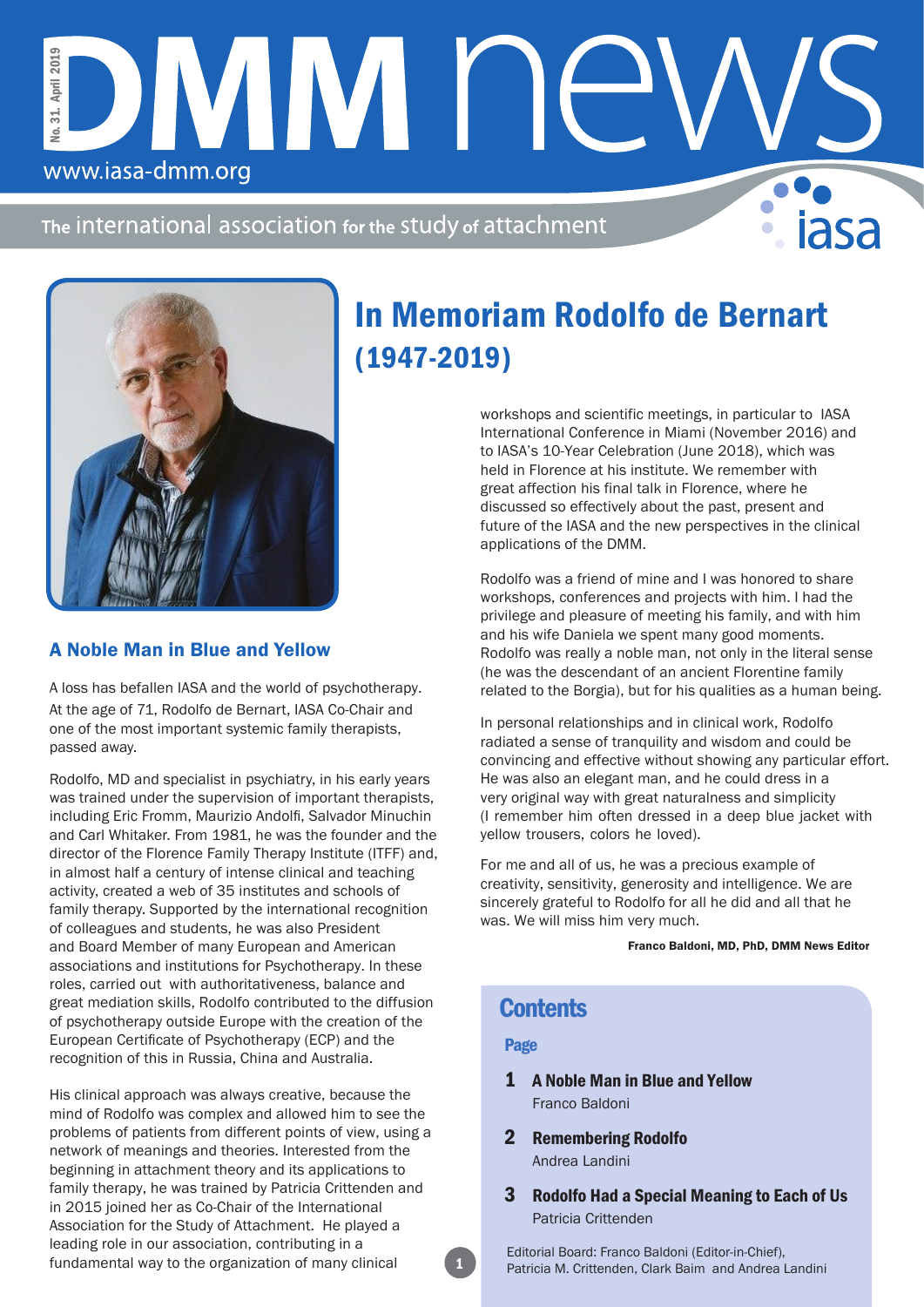

*Rodolfo and Andrea in Bologna*

#### Remembering Rodolfo

A week ago, I was starting a DMM course at Rodolfo's institute in Firenze. It was time to begin, we were all there. But there was an empty seat in the front row, all the way to the left. It was his seat on other similar occasions, when he had honored me with his presence and attention, occasionally speaking up to point out some ideas that he specially cared about. So, last week I mentioned to the students his absence… and at the same time his presence. Indeed, some of them, who had been students of Rodolfo and were now on the faculty at the institute, agreed that they missed him, and they decided to come to this course after all, even in this moment of grief, just because of how Rodolfo had urged them to, because he felt this set of ideas was an important tool for the next step ahead. So, many of us in the room last week missed him and felt his presence strongly at the same time.



I went ahead with the teaching, noticing all the times I was quoting him on DMM and family therapy. Those citations were part of my ordinary presentation; they felt special now, honoring his absence and continuing presence. There were many posters in the room, including those for the Miami IASA conference, and the Florence IASA 10th

anniversary, which took place in the same room where we were. During the day I recalled and shared with the audience those occasions, when Rodolfo's generosity was brought forward warmly, with a smile. Even when irritated or angry, I never saw him sharp or distant: his full presence was right there, and I think that quality of presence was a sign of his generosity.

In Miami, he and I had shared a presentation about how to make meaning of errors in treatment. We had joked, comparing different therapist roles to famous detectives: I took the role of Lt. Columbo, and gave him the role of Sherlock Holmes.



*Rodolfo and Andrea in Miami*

I now wish I'd found a more fitting character: Rodolfo was indeed very quick, but rather than deductive logic, he preferred imaged intuition. Also, quirky Sherlock was not a refined gentleman like Rodolfo. His elegant image will stay with me as an inspiration.

I am sure it's the same for many others.

Andrea Landini, MD, Director of the Family Relations Institute (FRI)



2